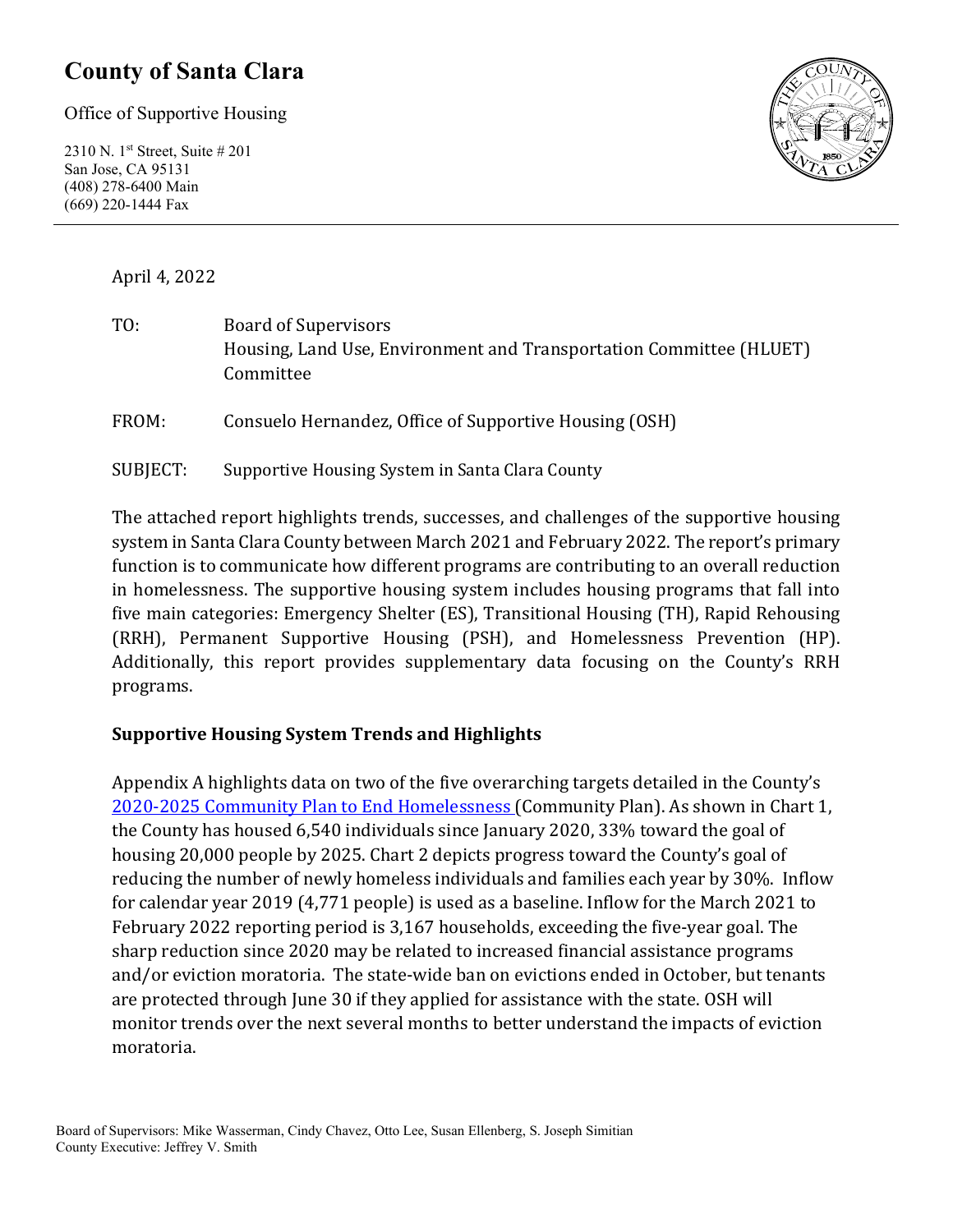Appendix B provides program capacity and utilization for the five program categories outlined above plus the Safe Parking (SP) initiative and the Cold Weather Shelters (CWS). As depicted in the Program Utilization chart at the bottom right, HP (98%) and PSH (95%) have the highest utilization for the reporting period.

While capacity across programs has remained relatively stable over the past year, there are 1,138 housing units in construction or approved by the Board and in the pipeline. As these units are completed and approved for occupancy, PSH and RRH capacity will increase significantly. Two new developments with a total of 136 units will begin housing families and older adults in August.

Appendix C illustrates key system performance measures, benchmarks for which are determined in coordination with community partners on an annual basis. A few highlights for the reporting period are provided below.

- Chart 2 provides data on exits to permanent housing destinations by housing type and period. Seventy-nine percent (78%) of households exiting RRH programs exited to permanent housing for the current reporting period, exceeding the 75% benchmark. Thirty-four percent (34%) of households exiting ES programs moved on to permanent housing, exceeding the County's 30% performance goal. The systemwide benchmark of 40% was met for the March 2021 through February 2022 study period.
- Chart 3 provides data on the percentage of people in Permanent Housing Programs (excluding RRH) retaining their housing in the reporting year. This primarily represents PSH programs. Across the County, this number has remained near or above the benchmark of 95% for several years. The housing retention rate was 94.5% for the current reporting period.
- Chart 4 provides data on returns to homelessness after exiting a program to a permanent housing destination. Data for 2021 shows decreases in returns at 6 month, 1-year, and 2-year timeframes compared to previous years. Returns to homelessness 2 years after exiting a program to a permanent housing destination decreased 3% from 2020 to 2021.

Appendix D presents data on housing placements and inflow by project type and month. The upper chart indicates the number of households that moved to permanent housing (housing placements), compared to the number of households completing their first assessment (inflow). The inflow is stratified by level of housing intervention – minimal, RRH, or PSH. The lower chart breaks down the housing placements by the type of project from which the household was receiving assistance. While the need remains high - 250 households became homeless for the first time in February as shown in the upper chart -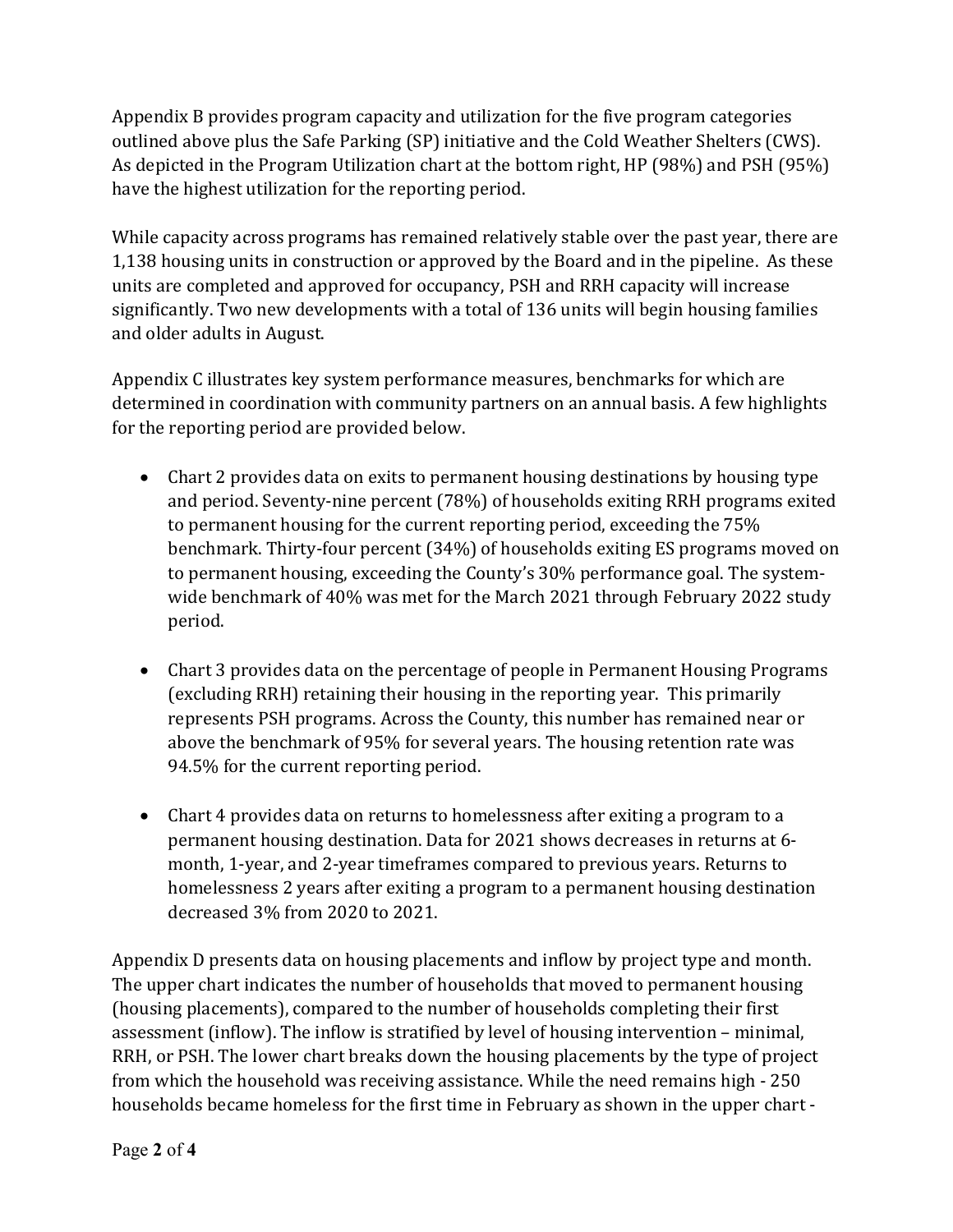the decreasing gap between the number of housing placements and inflow each month is a positive sign in the effort to decrease the number of individuals experiencing homelessness. As more housing developments are completed and additional emergency housing vouchers utilized, the OSH expects the placements into permanent housing to increase in the coming months.

### **Rapid Rehousing**

Appendices E through G include data related to the County's RRH Programs. RRH programs provide time-limited rental assistance and supportive services to help people obtain housing quickly, increase self-sufficiency, and remain stably housed. Seventy-five percent of RRH programs are focused on serving specific subpopulations. Accordingly, the RRH data provided is stratified by subpopulation. A few highlights:

- As shown in the table in at the top of Appendix E, RRH programs have the largest capacity to serve veterans and families (25% each).
- The lower chart in Appendix E indicates that 1,077 households including 437 families with minor children - were permanently housed during the study period.
- Appendix F provides some RRH client outcomes and characteristics. Chart 1 illustrates the average number of days from program enrollment to housing and the average number of days housed in the RRH program by subpopulation. The average number of days housed represents the length of time a household receives a rent subsidy before they achieve self-sufficiency and exit the program. Previous years' data indicates that the pre-pandemic average was nine to ten months. For July 2021 through February 2022, however, this average across all subpopulations was almost one year (331 days). Since the start of the pandemic, program participants have experienced loss of wages and challenges in both obtaining and/or increasing employment and accessing benefits and other resources. This has resulted in the need for programs to adjust in order to accommodate these circumstances, providing longer-term subsidies.
- The community benchmark for finding permanent housing for a household enrolled in an RRH program is 60 days. For the July 2021 through February 2022 period, this target was met for families (Chart 1). The highest average number of days to housing for the period is seen for programs serving the reentry (108 days) and single adult subpopulations (100 days). This reflects the multiple barriers to finding permanent housing that clients who are exiting jail or prison back into the community face.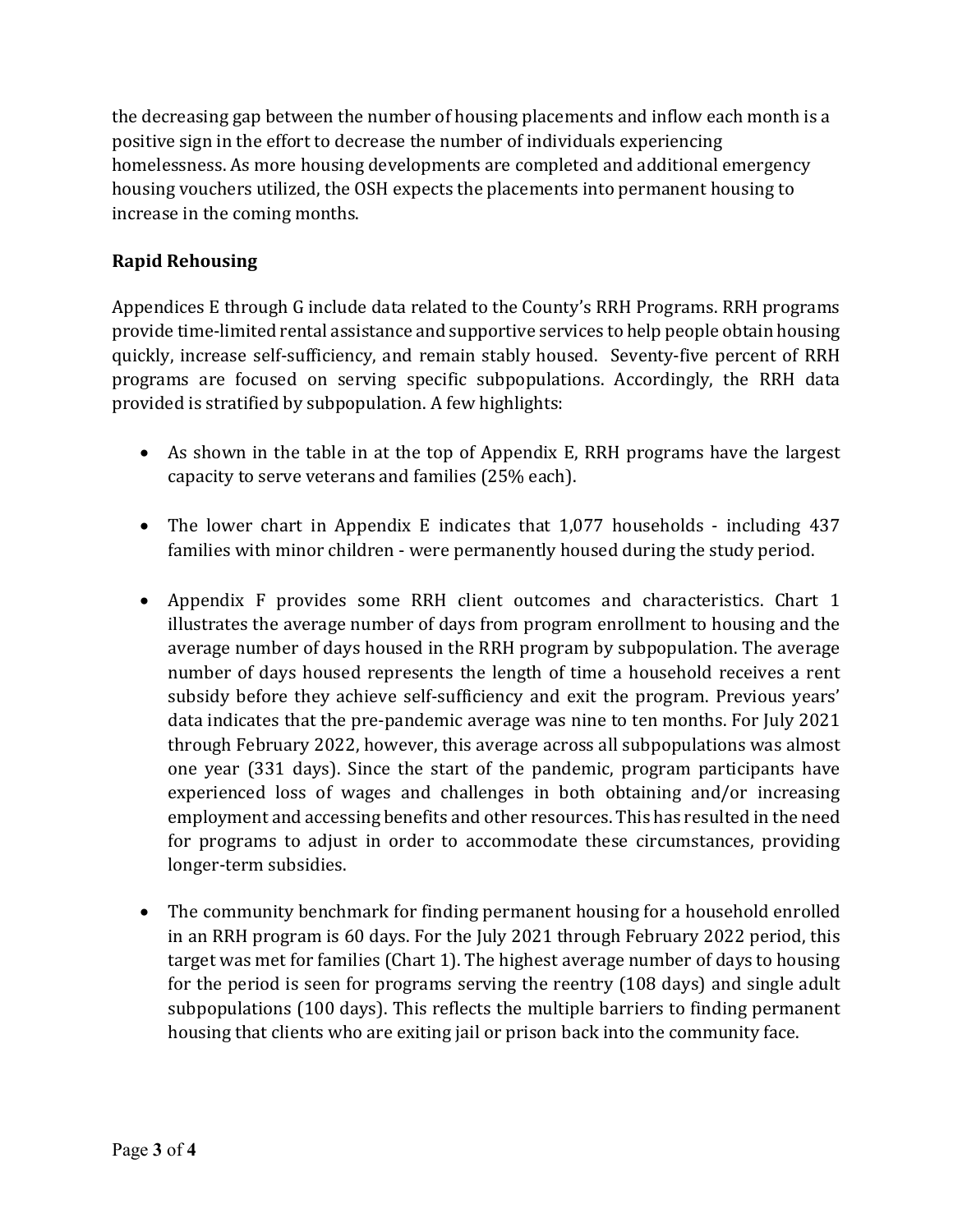- Chart 2 displays exit destinations by subpopulation. Single adults have the lowest rate (64%) of exits to permanent housing, as well high incidences of reported chronic health and substance use disabilities (Chart 4).
- The largest program in the "Any Category" group is an RRH program funded via the State's Coronavirus Aid, Relief, and Economic Security (CARES) Act. This program accounts for half of the total number of exiting households (95) in this classification. CARES RRH serves medically vulnerable and COVID-positive households placed into hotels during the pandemic through Project Roomkey. Many of the individuals served in the program are elderly and have severe chronic health conditions. This program launched in 2021, and most households that were enrolled and housed have not yet exited the program.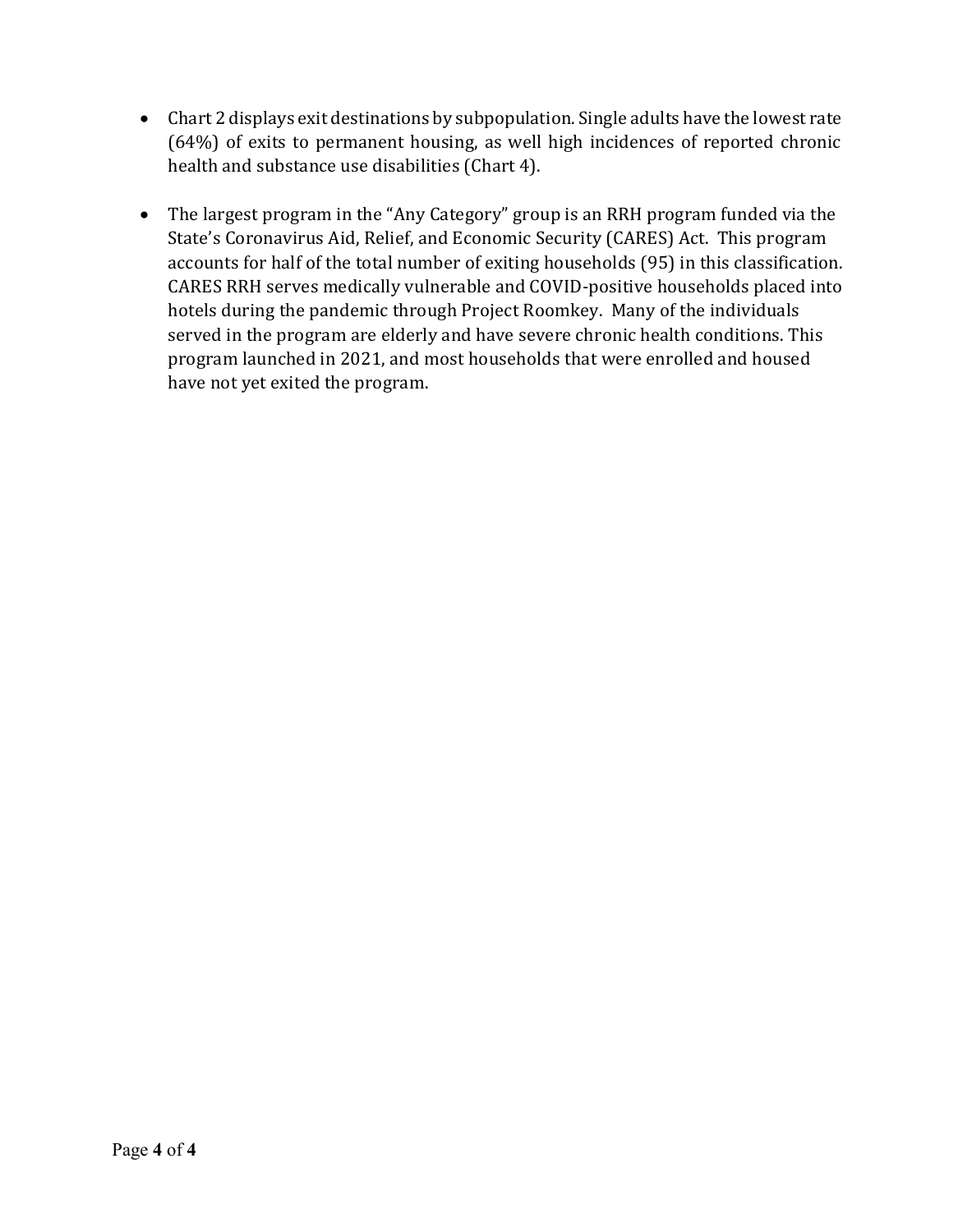

### **The 2020-2025 Community Plan to End Homelessness**

The county-wide plan is our roadmap for ending homelessness in Santa Clara County. The 2020-2025 plan sets aggressive targets designed to reverse the current growth in homelessness and bring us one step closer to our collective goal of eliminating homelessness in our community. Appendix A will highlight specific goals related to this plan.



# Appendix B: Capacity and Utilization as of 2/28/2022



• Utilization: PSH, RRH are point-in-time utilization on February 28, 2022. TH and ES data reflects utilization for the month of February, and SP and HP utilization are based on the last 12 months

• Program utilization is based on households enrolled in programs that are tracked in HMIS.

• PSH programs that are not tracked in the Homeless Management Information System (HMIS) include HUD Veterans Affairs Supportive Housing (VASH), consisting of 1,222 units, and other programs which comprise 53 units. PSH capacity includes 40 units which are Permanent Housing with services (no disability required).

• For Safe Parking programs, one parking space is the equivalent of one unit of capacity with an estimated 2.5 individuals per vehicle.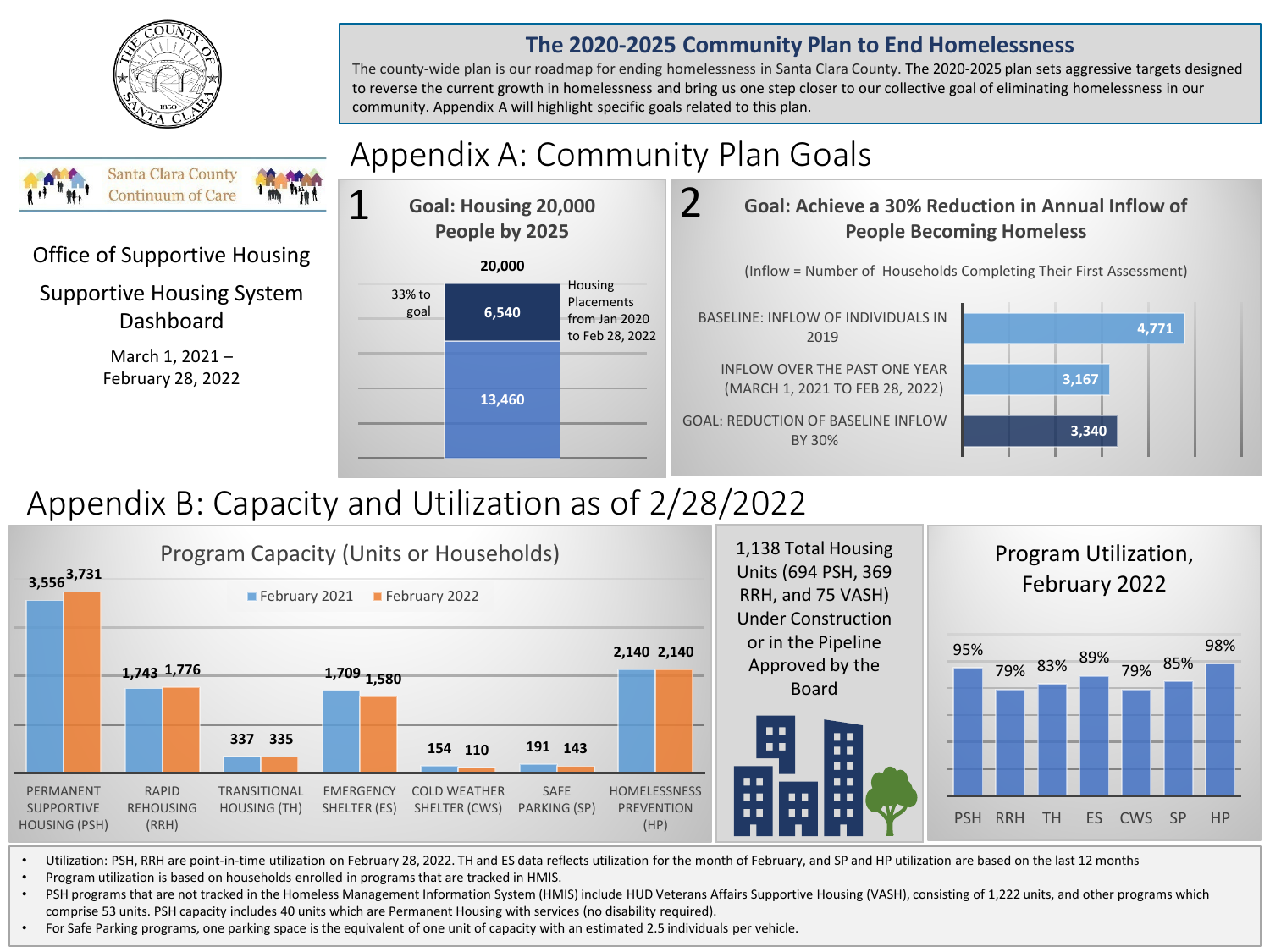# Appendix C: System Performance Measures



- *Enrollments into ES, SH, TH, or PH Programs*
- *System Entries: People Experiencing Homelessness for the First Time\**
- \* "First Time" per HUD = no enrollments in ES, SH, TH or PH in the previous 24 months





1

### **Permanent Housing Retention**

*Percentage of People in Permanent Housing Programs (excluding Rapid Rehousing) Retaining Housing during the Reporting Year (Benchmark = 95%)*





## **Returns to Homelessness**

4

*After exiting to Permanent Housing Destinations, the Percentage of People who Return to Homelessness (N = Exits to PH between 2/2019 to 1/2020)*

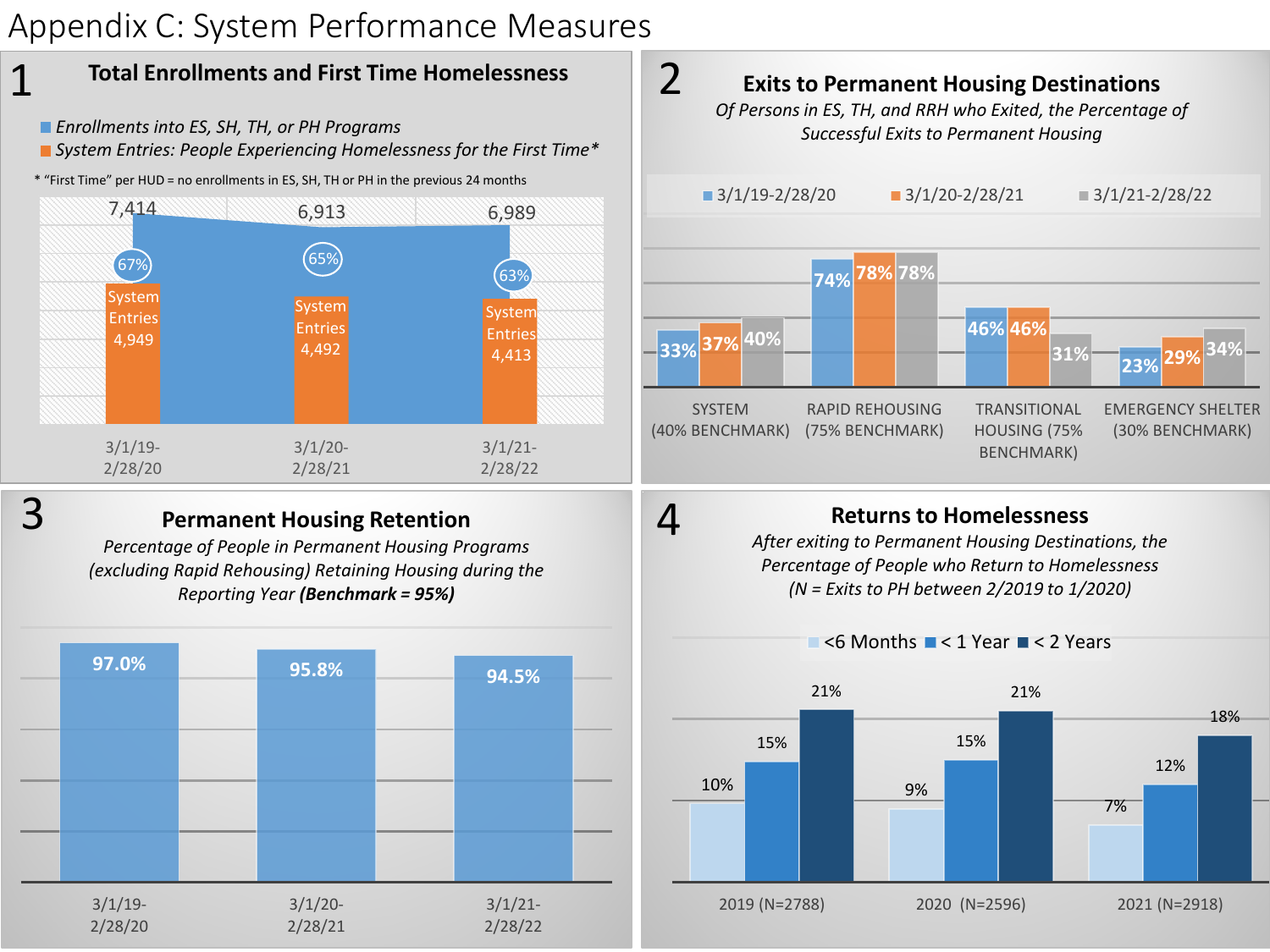# Appendix D: Housing Placements and Inflow by Month



### **Monthly Housing Placements vs. Homeless Inflow**

### **Monthly Housing Placements from Project Types**

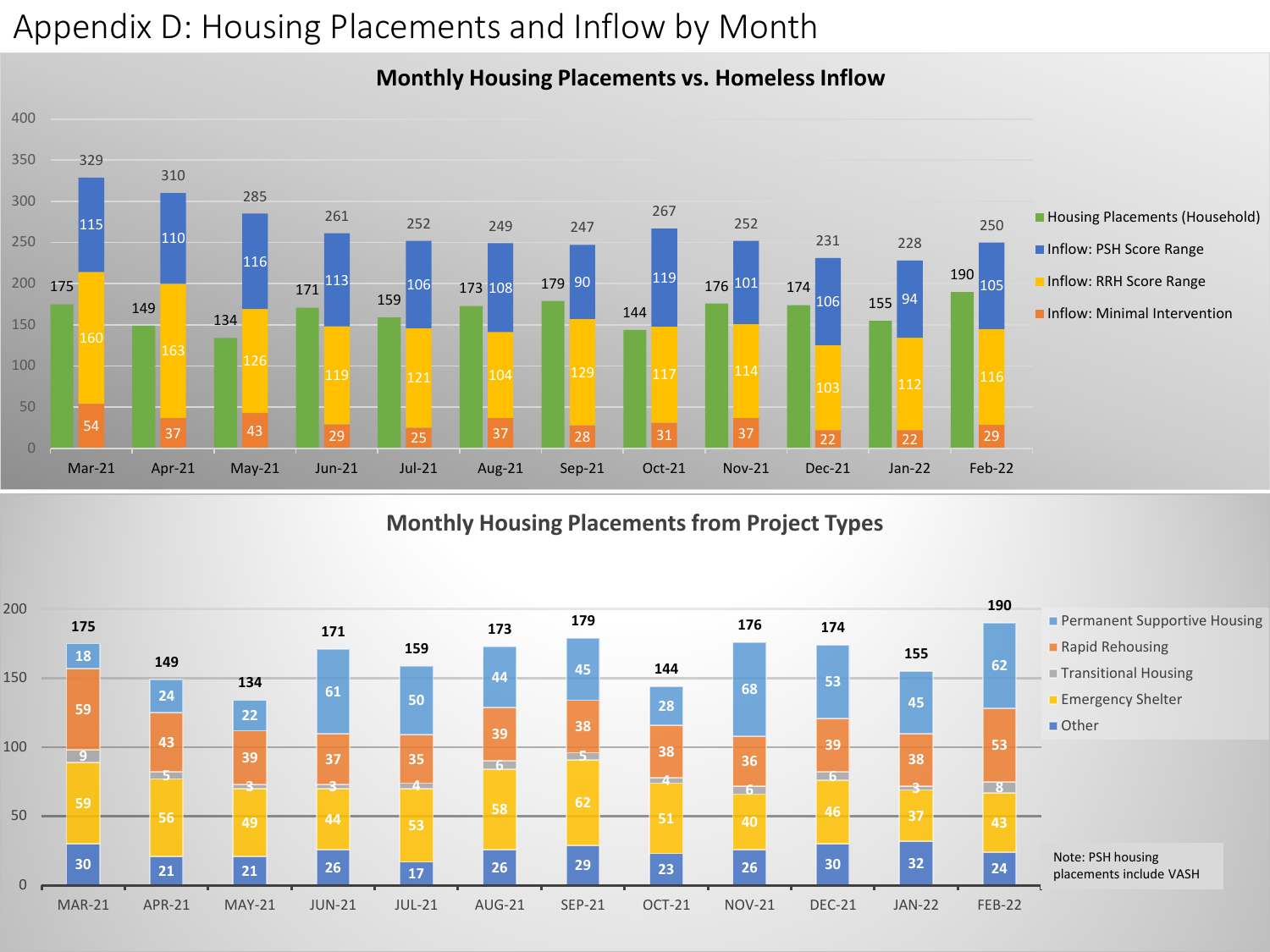## Appendix E: Rapid Rehousing Capacity and Enrollments - February 28, 2022

| <b>Target Population of RRH</b><br>Program | <b>Number of Programs</b> | Annual Capacity (Units) as Percentage of<br>of 2/28/2022 | <b>Total</b> |
|--------------------------------------------|---------------------------|----------------------------------------------------------|--------------|
| Any Population                             |                           | 452                                                      | 25%          |
| Veterans                                   |                           | 438                                                      | 25%          |
| Familes                                    | 8                         | 434                                                      | 24%          |
| <b>Single Adults</b>                       |                           | 210                                                      | 12%          |
| Youth                                      |                           | 87                                                       | 5%           |
| Reentry                                    |                           | 80                                                       | 5%           |
| <b>IPV Victims</b>                         |                           | 75                                                       | 4%           |
| <b>Total</b>                               | 28                        | 1,776                                                    | 100%         |

Note: Intimate Partner Violence (IPV) program data is not recorded in the HMIS.



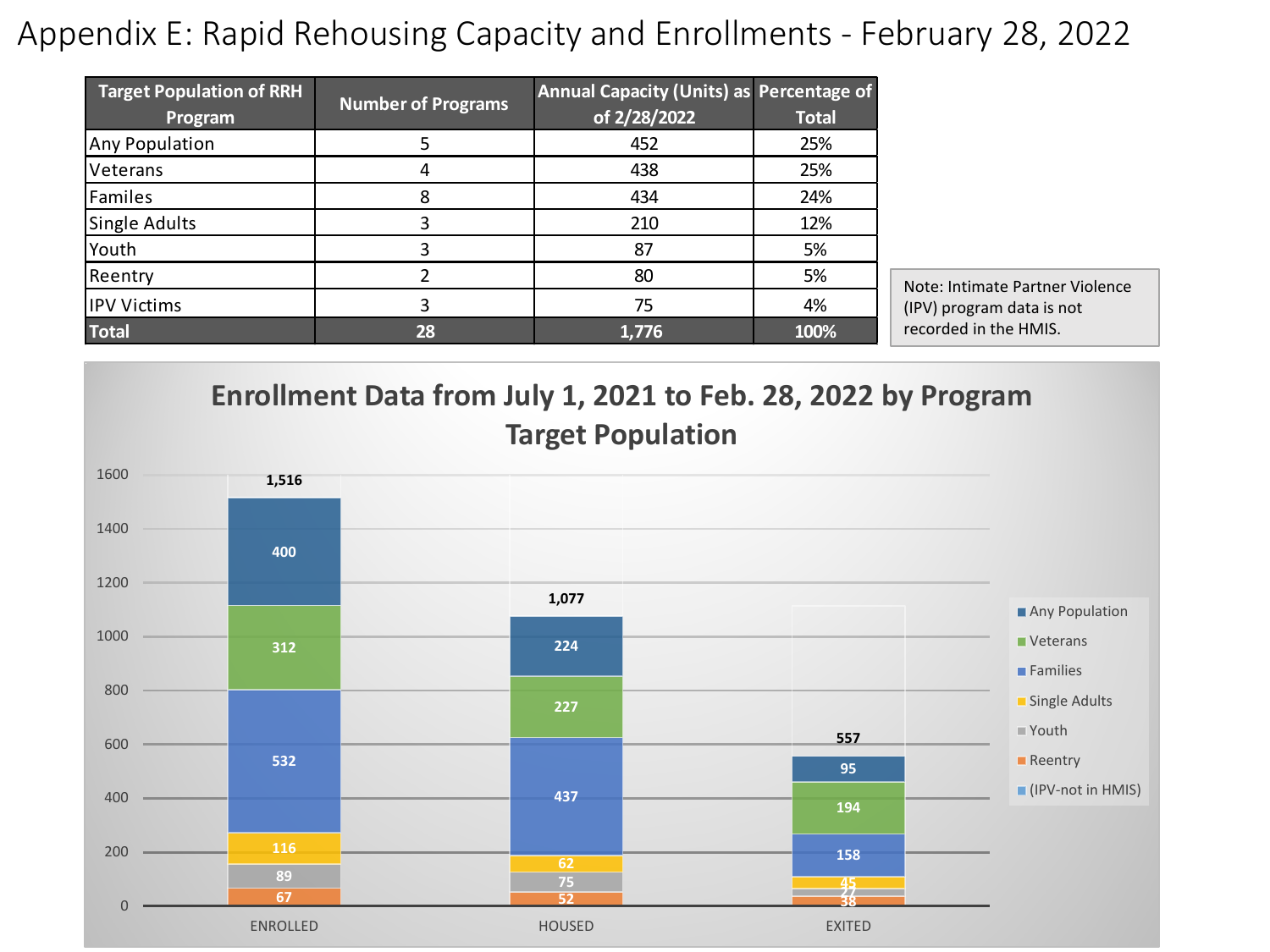## Appendix F: RRH Client Characteristics and Outcomes – July 1, 2021 to Feb. 28, 2022